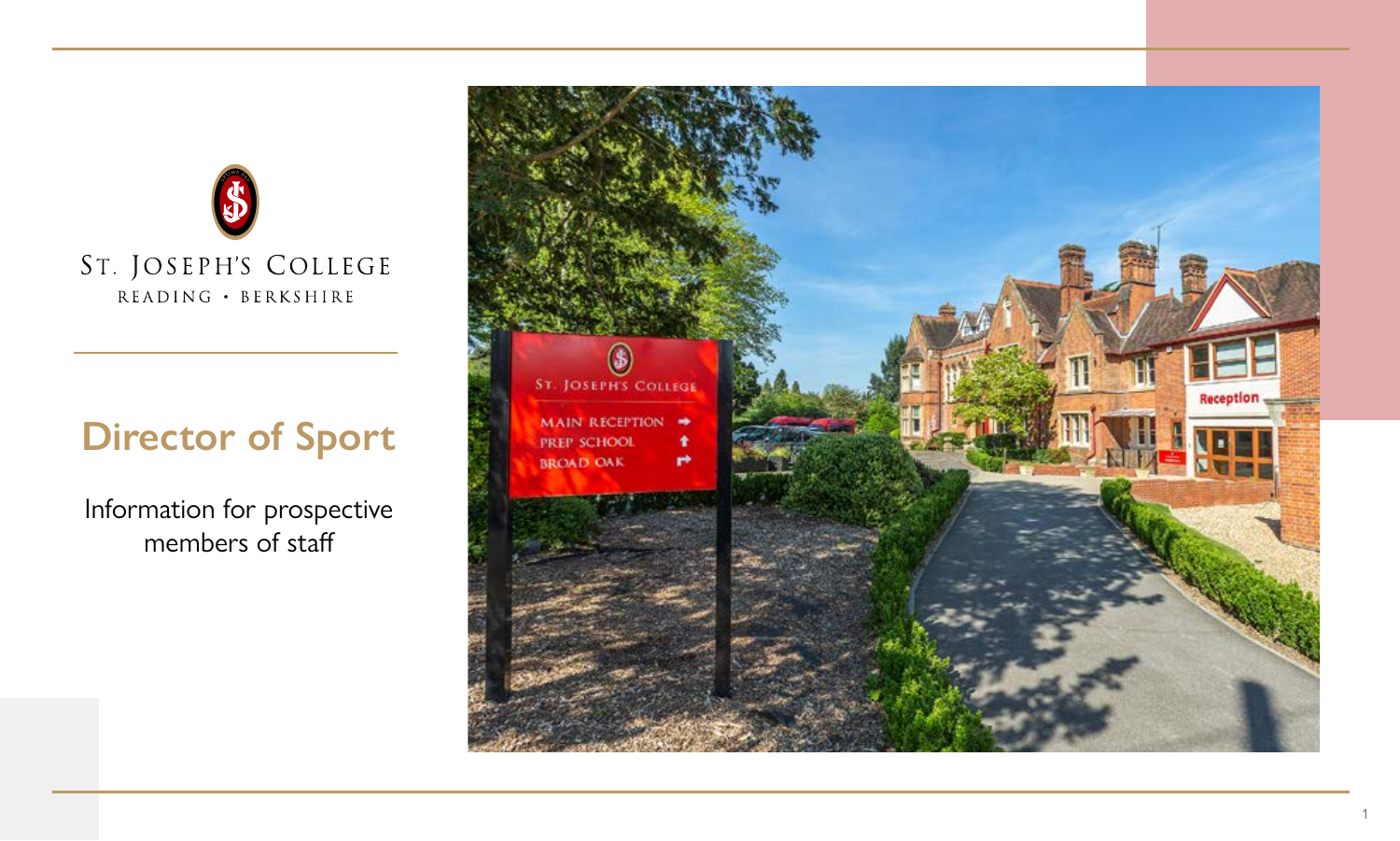## Appointment of Director of Sport for January 2023

St Joseph's College is seeking an inspirational and innovative Director of Sport from January 2023. This is a new role at the College replacing the Director of Developing Sport, who has worked hard to create and develop the College Sport provision including a vibrant fixtures schedule for Year 3 – Year 13. The incumbent's legacy will afford the successful candidate a strong foundation upon which to build.

#### **The closing date is: 9am on Monday 4 July 2022.**

Interviews for shortlisted candidates are likely to take place on Friday 8 July 2022.

### **Contents**

| Message from the Head       | page 3  |
|-----------------------------|---------|
| About the Department        | page 4  |
| About the Role and Person   | page 5  |
| Duties and Responsibilities | page 6  |
| Person Specification        | page 7  |
| About the College           | page 8  |
| Our Missions and Aims       | page 9  |
| Why St Joseph's?            | page 10 |
| Appointment Procedure       | page 12 |
| Interview Process           | page 13 |
| How To Find Us              | page 14 |

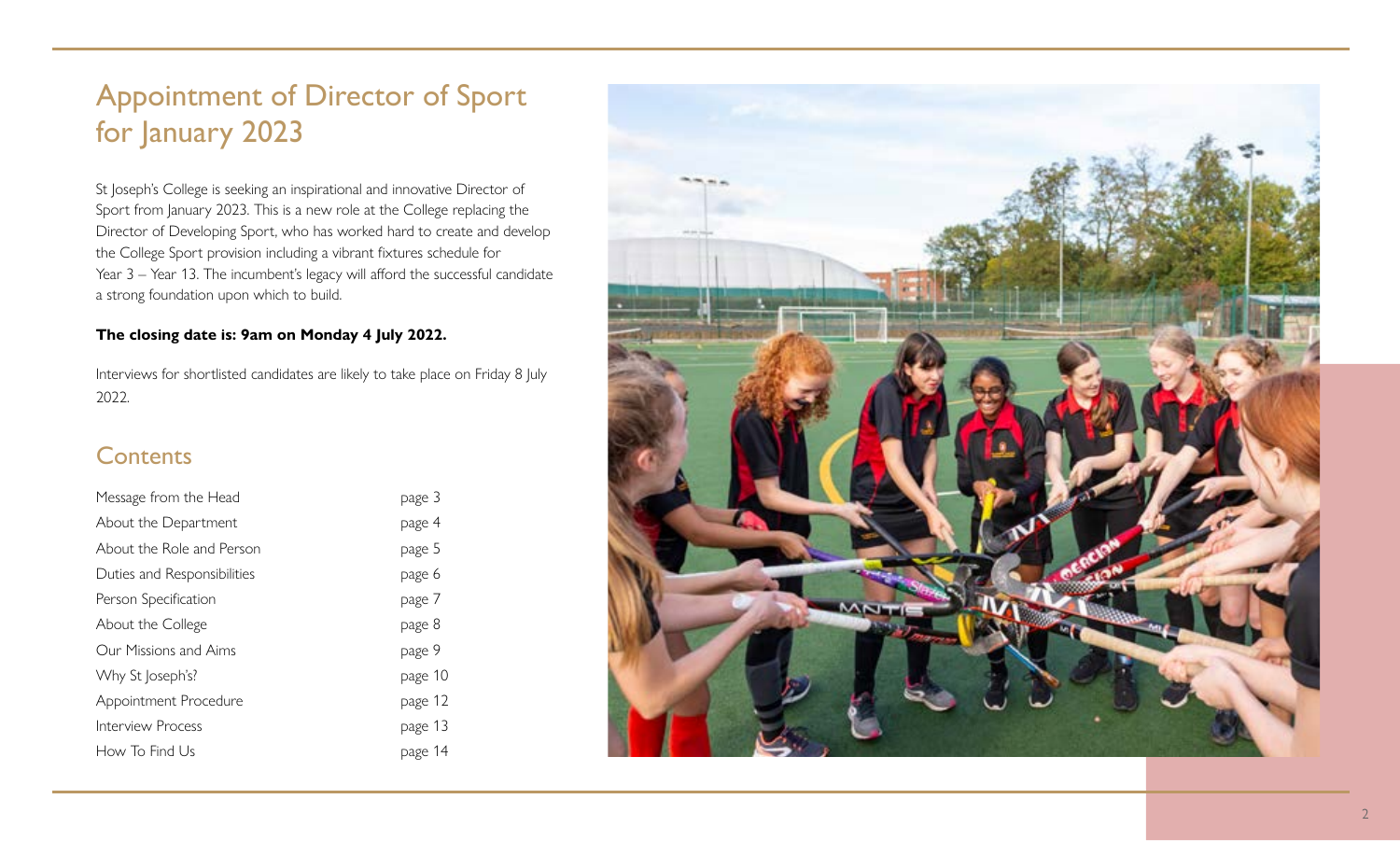

## Message from the Head, Mrs Laura Stotesbury

Thank you for your interest in St Joseph's College. I am delighted that you are considering our school and I trust that this recruitment pack will provide you with the information you require both about the post and the College.



I believe that this is an exciting time to be joining St Joseph's College. There has been a significant growth in the pupil roll over the last few years and the governors are continually looking to invest in the facilities. There is a real appetite for what we have to offer as both an educational establishment and an employer.

The College seeks to be a school which places an emphasis on providing an all-round education: academic, pastoral, social and spiritual, where pupils develop the attributes of commitment, collaboration, confidence, communication and compassion through the various aspects of school life. The College is a very happy place, and colleagues enjoy teaching here.

I hope that you will want to apply for this post. I recognise that much time and thought goes into preparing an application and we, in turn, will give your application serious consideration.

Mrs Laura Stotesbury Head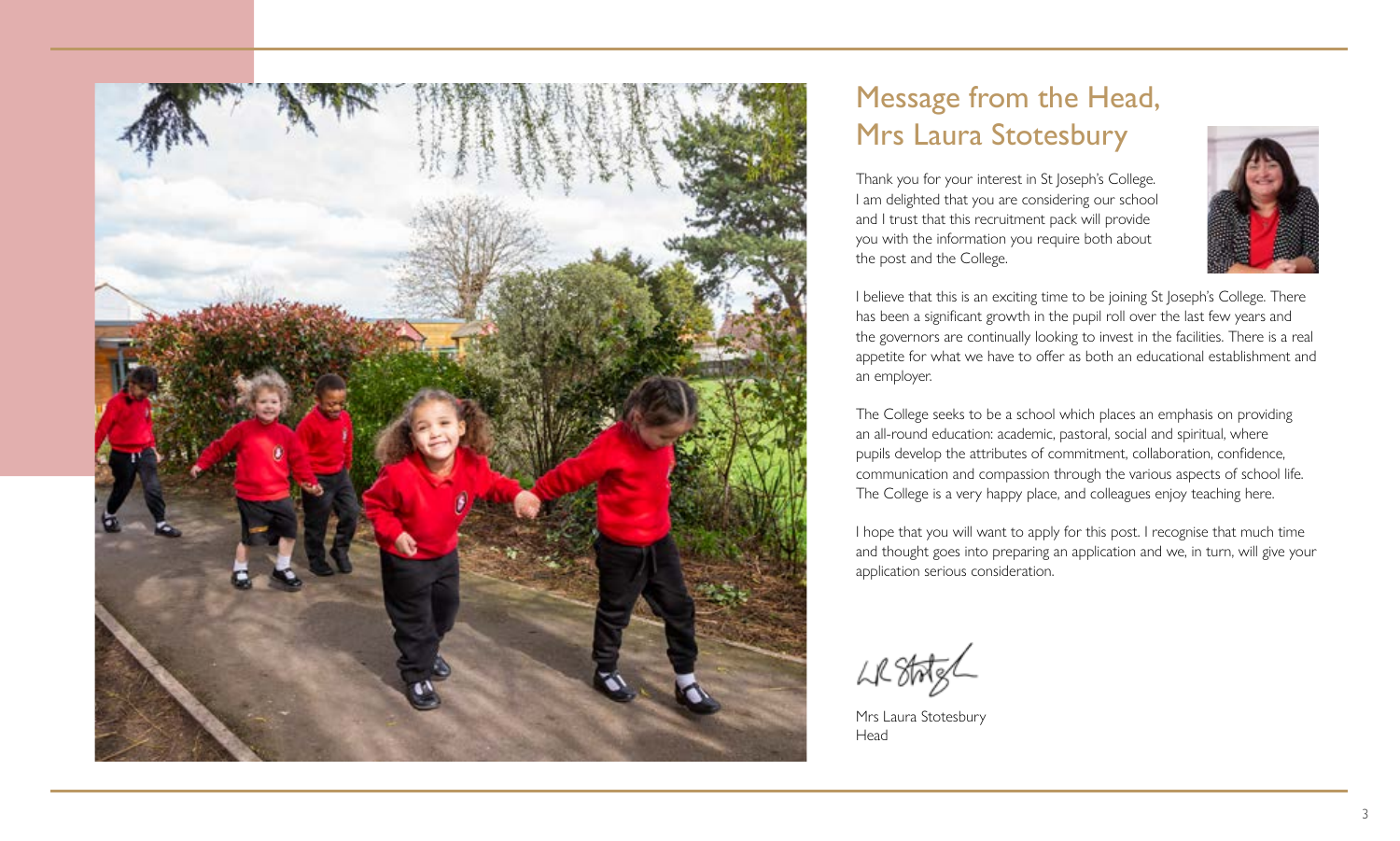## About the Department

The department comprises four members of full-time staff alongside two students on year long placements who deliver the curriculum across the College, from Reception to Year 13. Teaching covers all areas of the PE National Curriculum, engaging pupils' learning in skill development, technique, tactical and compositional knowledge. A wide range of extra-curricular sports clubs are run by the department, with pupils extending their sporting ability and gaining recognised awards such as NICAS Levels 1 and 2. Staff regularly take teams to friendly, league and tournament fixtures, as well as hosting invitational tournaments and galas.

On site facilities include three Astroturf football pitches, an indoor swimming pool, a gym and a field used for a variety of team and athletics. The College makes extensive use of Reading University's sporting facilities. Students enjoy PE and demonstrate high levels of collaboration and teamwork. Pupils also enjoy participating in different roles such as a coach and an umpire; successful candidates would show an enthusiasm to develop pupils in various sporting roles as well as stretching our more gifted sports players. In the past year we have enjoyed success in the following areas:

#### **Prep Games Afternoons:**

Junior pupils enjoy training and competing in Netball, Hockey, Rugby, Football and Cricket. The extended afternoon schedule allows for in depth coaching and a range of fixtures to take place. Pupils have enjoyed training at Peppard Cricket Club and round robin Netball tournaments at The Dolphin School.

#### **Lower and Upper Seniors Games Afternoons:**

Senior School pupils enjoy training and developing their skill level in Games activities. Our major sports are Rugby, Football, Hockey, Netball, Tennis and Cricket. They have weekly scheduled matches, competing in A, B and C teams with other local independent schools.

#### **Senior Games Afternoons:**

Many of our pupils in Year 11,12 and 13 want to continue to train and compete in traditional Games sports. Our 1st teams have the opportunity to play a variety of fixtures and then compete in their 'showcase' final match. Games accommodates all interests by offering a variety of recreational sports such as Squash, XFit, Paddle Boarding and Spinning.

#### **PE Curriculum:**

Swimming, Athletics and Gymnastics form the timetabled PE lessons where pupils can learn individual skills and improve their fitness and strength qualities. GCSE pupils follow a curriculum of NICAS Climbing.

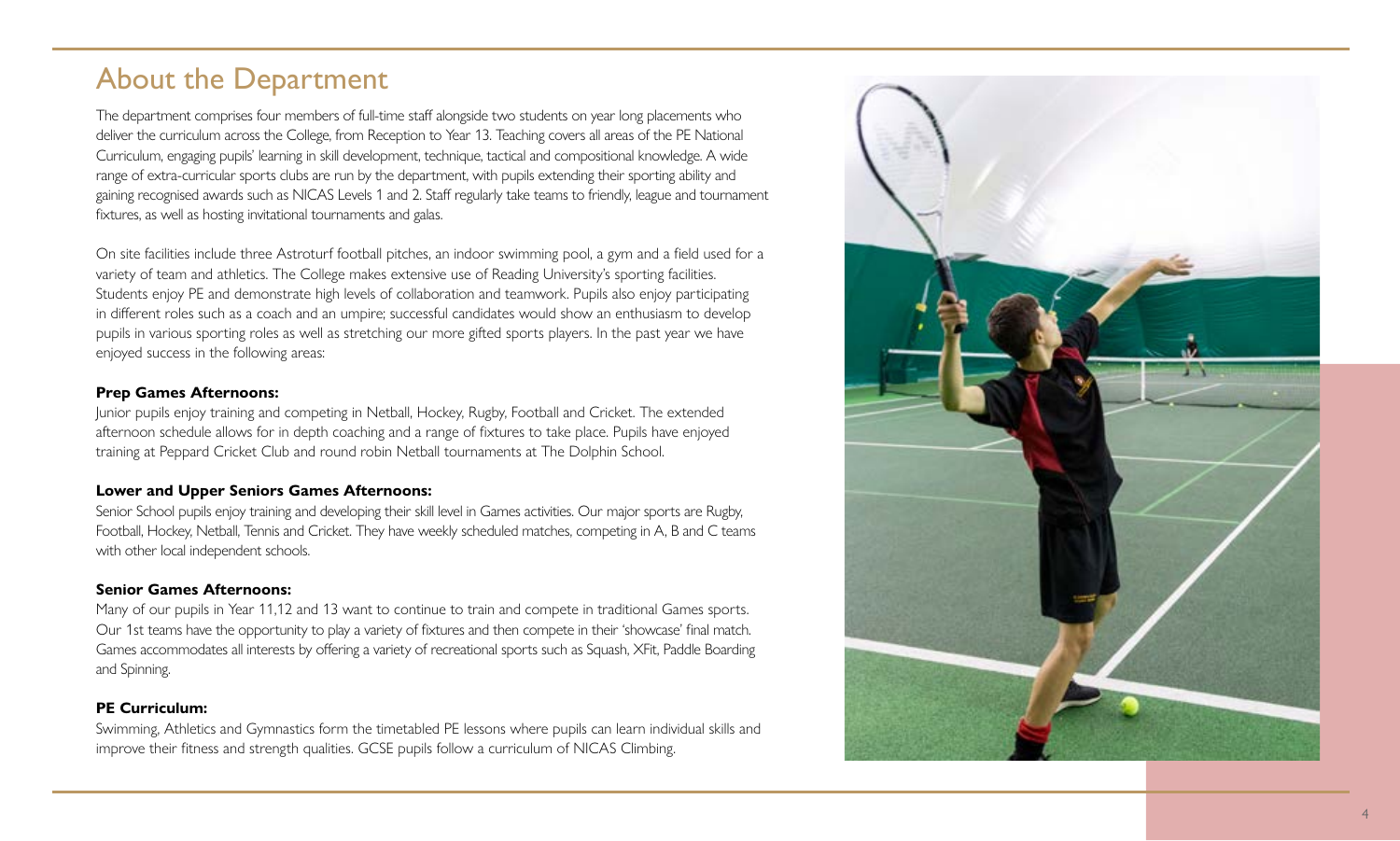

### About the Role

This is an exciting time to join a thriving College, under a new Head.

The Director of Sport will work to ensure that provision for Sport, PE and Games, is appropriate for a school of our size and position offering an inclusive programme for all and the opportunity for talented individuals to thrive.

You will have a particular focus on broadening participation in areas that reach beyond the curriculum and have the potential to make enormous impact in this aspect of our educational offer.

The successful candidate will be line managed by the newly appointed Assistant Head (Enrichment & Extension) and together they will work to develop the College's vision and strategic aims for Sport.

The Director of Sport will further develop links within our local community and feeder schools, helping with marketing and recruitment of pupils into the Prep and Senior school.

Our extension offer currently includes the annual awarding of one year Scholarships in Sport and the Director of Sport will lead on creating criteria for and the selection of candidates as well as continuing with the increasing recognition for our junior, half and full Sports colours. A programme of lectures, visits and other opportunities for these Scholars will also fall under the remit of the successful candidate.

Unusually we are an Independent School that does not take part in regular weekend fixtures, preferring pupils to play for local clubs at the weekend in their first choice sports. There will however be some weekend commitment for tournaments, tours and other school events that fall into these times. The Director of Sport will also find that they are working on all afternoons as part of our fixture programme and may find themselves working several evenings a week until 6pm.

You will line manage the Head of Curriculum PE who will support you by leading on the co-curricular programme for Athletics and Swimming which are the focus of our Curriculum PE lessons.

### About the Person

We are looking for an energetic, passionate and positive leader who will drive forward progress and contribute to our forward-thinking strategy. A middle leader looking for a new challenge or teacher looking to take the first step into middle leadership, you are likely to have worked in a school setting before with a broad fixture programme and understand the expectations of pupils and parents.

You will have strong leadership skills and exceptional attention to detail. An ability to work with a diverse range of staff to calmly reach a consensus when there are conflicts over students, space or other resources. An ability to understand that whilst you have a passion for your subject and actitivity, there needs to be a balance between what is provided so that all students can find their talent and nurture it successfully.

You should be able to confidently coach and officiate three terms of our major sports or be prepared to undertake training to be able to do so.

Our provision is from EYFS up to 6th Form and so a willingness to teach across the age range is expected. It is anticipated that you will be able to teach Curriculum PE upto and including GCSE and have some knowledge of the PE A Level Curriculum.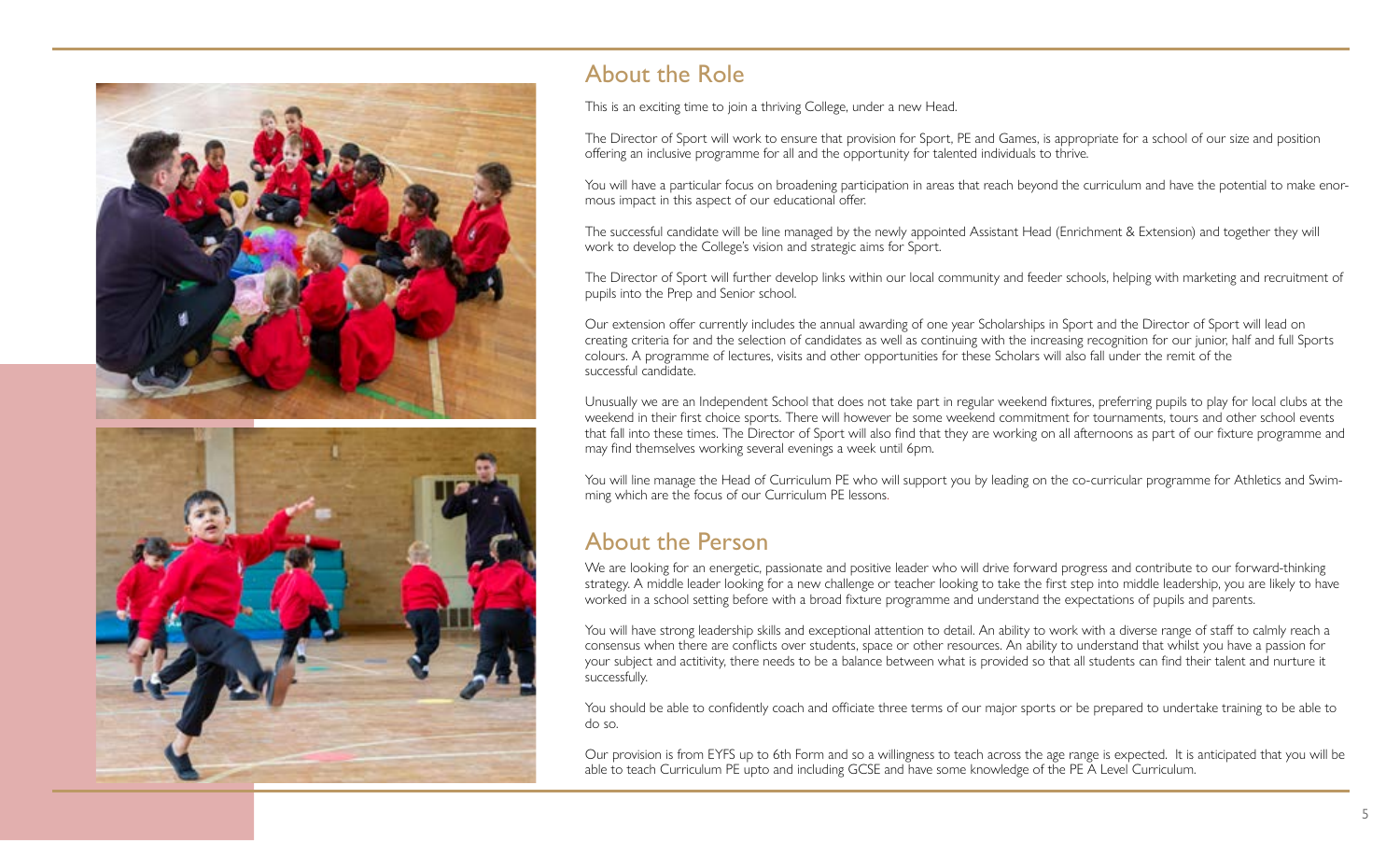

### Duties and Responsibilities

The key requirement for a middle leader is to be an effective professional who demonstrates thorough curriculum knowledge, can teach and assess effectively, take responsibility for professional development and can encourage students to achieve well.

#### **Requirements**

Three qualities are essential:

- 1. You must be a first-rate teacher who has a real enthusiasm for both your subject and how it is most effectively taught
- 2. You must enjoy the pastoral aspects of teaching
- 3. You must want to contribute to the extra-curricular activities of the Department and of the College

In fulfilling the requirements of the post, the teacher should demonstrate essential professional characteristics, and in particular will:

- Inspire trust and confidence in pupils and colleagues
- Build team commitment with colleagues
- Engage and motivate pupils
- Demonstrate analytical thinking to improve the quality of pupils' learning
- Contribute to the College improvement/development planning and promote the learning priorities of the College Development Plan
- Contribute to the development and/or implementation of College policies
- Participate in the performance management process to advance pupil learning and enhance professional practice in line with the College aspirations and priorities
- Uphold the values and mission of St Joseph's College and maintain them both inside and outside the classroom
- Promote the wider aspirations and values of the College

### Leadership

- Advise the Head and the Assistant Head (Enrichment and Extension) on the aims and future direction of the Department and the resources required to implement these
- Co-ordinate the preparation and development of the Games programme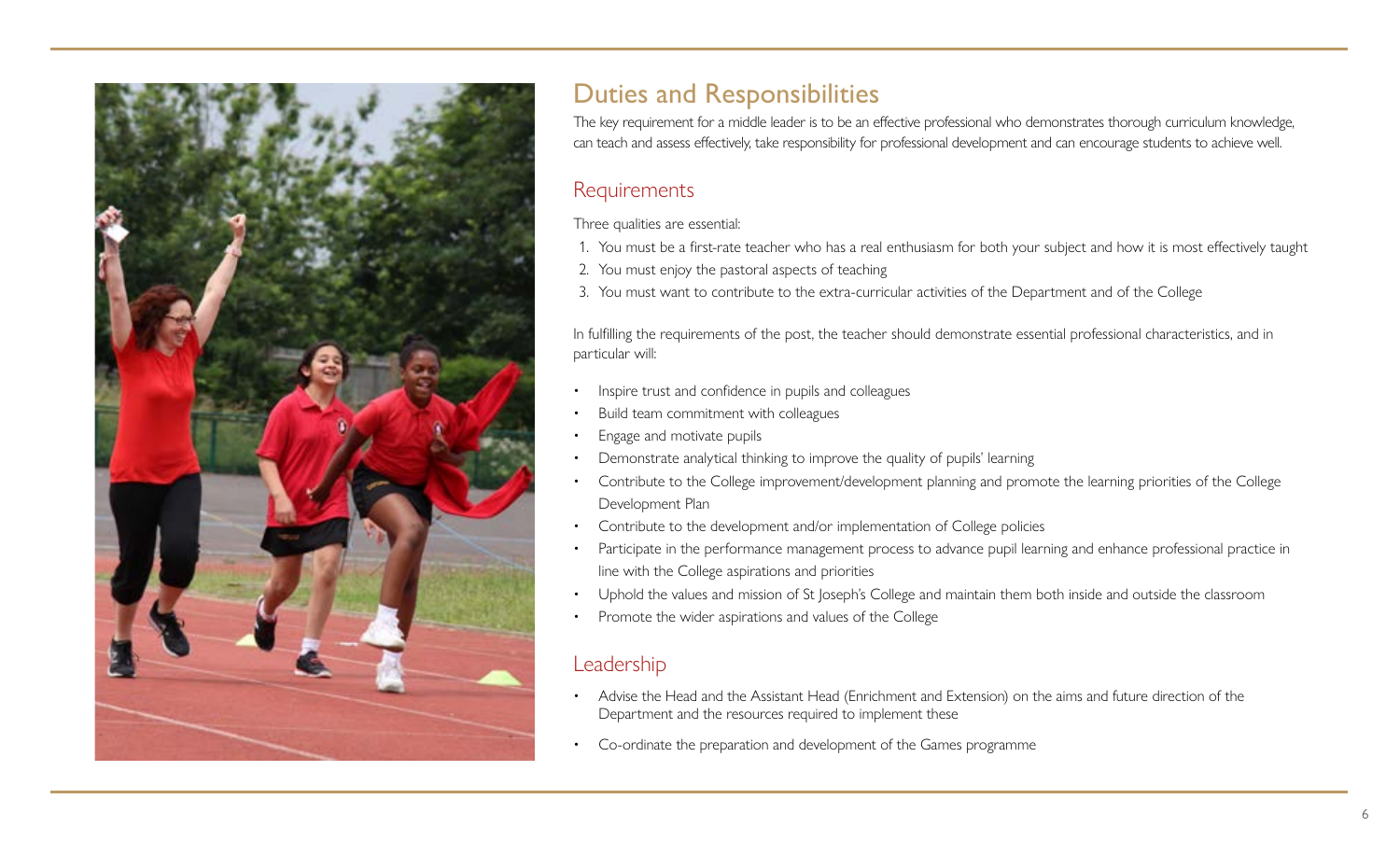## Person Specification

| Criteria                                                     | <b>Essential</b>                                                                                                                                                                                                                                                                                                                                                                                                                               | Desirable                                                                                                                                                                                                                                                                                                                                                                                       |
|--------------------------------------------------------------|------------------------------------------------------------------------------------------------------------------------------------------------------------------------------------------------------------------------------------------------------------------------------------------------------------------------------------------------------------------------------------------------------------------------------------------------|-------------------------------------------------------------------------------------------------------------------------------------------------------------------------------------------------------------------------------------------------------------------------------------------------------------------------------------------------------------------------------------------------|
| Education,<br>Qualifications<br>and Experience<br>Skills and | Degree<br>Proven record of successful teaching of PE to GCSE level and knowledge of PE A Level<br>curriculum<br>Up-to-date knowledge of the curriculum and current educational developments<br>Commitment to continual professional development<br>Ability to coach and officiate three major sports<br>Excellent subject knowledge                                                                                                            | A recognised teaching qualification, such as a PGCE<br><b>Oualified Teacher Status</b><br>Evidence of involvement in relevant professional development<br>Experience of successful 'innovative practice' in teaching<br>Experience of managing a fixtures programme<br>Experience of dealing with external contractors eg transport<br>Experience of the role of tutoring for a group of pupils |
| <b>Attributes</b>                                            | Passion for developing the subject<br>Good communication and inter-personal skills<br>Good classroom management skills<br>Empathy with pupils across the age and ability range<br>Ability to employ a range of effective teaching, learning styles and assessment methods<br>Ability to motivate and inspire pupils<br>Capacity to deal sensitively with problems raised by pupils<br>High expectations of pupils<br>Vision and clear thinking | Innovatory approaches to curriculum delivery<br>Ability to generate ideas and drive initiatives<br>Ability to defuse difficult situations using different strategies such as careful listening,<br>sensitive use of humour, praise and recognition                                                                                                                                              |
| Personal<br>Qualities                                        | Passion for teaching<br>Excellent role model for pupils<br>Enthusiastic and able to enthuse and encourage others<br>Ability to establish good working relationships and work well in a team<br>Flexible, motivated, able to work unsupervised and an ability to deal with unpredictable<br>situations                                                                                                                                          | Forward-thinking approach                                                                                                                                                                                                                                                                                                                                                                       |
| Other<br>Requirements                                        | Fully supportive of the College's Catholic tradition<br>Commitment to the ethos of the College<br>Willingness to contribute to extra-curricular activities<br>Commitment to safeguarding and well-being of all pupils                                                                                                                                                                                                                          | Commitment to the whole life of the College<br>Able to promote the image of the College through an articulate and confident<br>approach                                                                                                                                                                                                                                                         |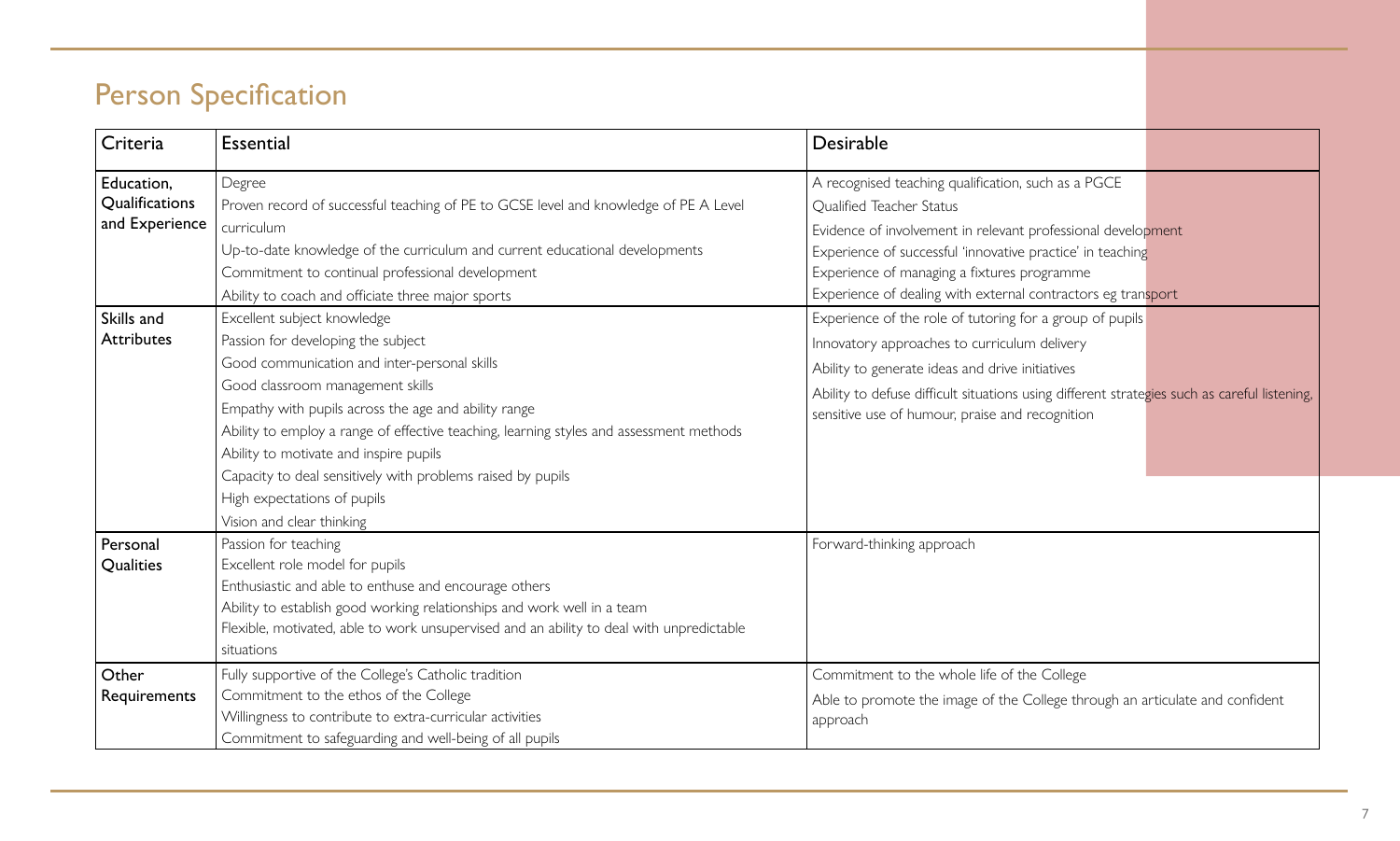



## About the College

St Joseph's College is the leading independent day school for boys and girls aged 3 to 18 in Berkshire. It is fully co-educational and consists of the Senior School (ages 11 to 18) and the Prep School (ages 3 to 11). The Senior School and Prep School are located within a single campus.

#### Awards

The College has won several awards over the last two years including TES Independent School of the Year, Outstanding Progress at the Education Business Awards and Outstanding Leadership Team at the Leadership Awards.

#### **Ethos**

St Joseph's is a Catholic school welcoming pupils of every faith or no faith. Pupils are educated in an atmosphere where Christian values and standards are recognised and established. The size of our classes means everyone receives the individual guidance and support they need to achieve their potential. Staff, pupils and parents form strong links, with a focus on both the academic progress and the well-being of each pupil. We encourage all pupils to develop an awareness of their own role in society.

#### Points of Entry

The main points of entry to the school are at age 3, 11, 13 and 16. Entry into the Senior School is by formal assessment, and around 60% of applicants to the Senior School are from maintained primary schools.

#### Leavers' Destinations

The majority of Sixth Form leavers go on to their choice of university to study a diverse range of subjects. Examination results are strong and improving year-on-year, however our focus is very much on producing young adults who also have skills for life such as confidence, social skills and a good understanding of the world around them.

#### Recent Developments

During the past six years the Governors have taken a number of measures to develop the College. In addition to becoming co-educational these include an emphasis on marketing and a substantial investment in facilities, buildings and staff. Consistently rising pupil numbers provide momentum for growth and the confidence to make further investment.

#### The Future

Looking to the future, St Joseph's will continue its ambitious plans to enhance and develop the College. However, we will ensure that as we grow, our caring ethos remains at the heart of the College. The warm and friendly nature, together with the way pupils display concern and respect for one another, are often commented upon by visitors and parents. We are proud of this and it is one of the most rewarding aspects of working here.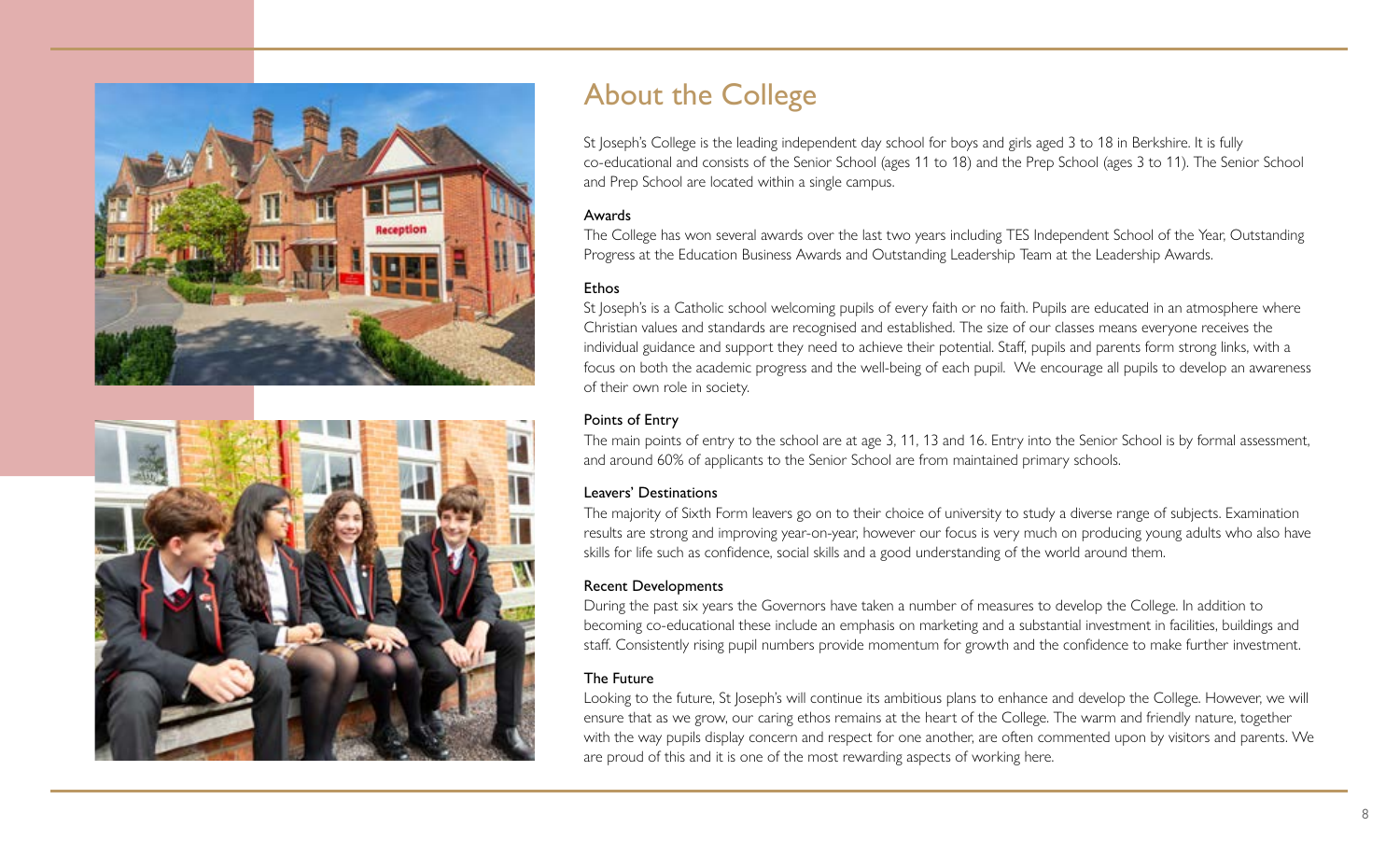## **Our Missions and Aims**

At St Joseph's, our mission is to encourage, inspire, challenge and support pupils to fulfill their potential in a community founded on Christian values.

We aim to develop life skills of commitment, collaboration, confidence and communication in each pupil, throughout each of their years at the school.

### The College was inspected by ISI in February 2014

#### **The main findings of the report states:**

- Attainment is generally high in relation to pupils' abilities
- The curriculum plan provides pupils with a rich learning experience
- Teachers know their pupils well and offer care, support and guidance which is greatly appreciated by pupils and parents
- The personal development of all pupils throughout the College is excellent
- The relationships between staff and pupils and amongst the pupils themselves are friendly and supportive
- The Senior Leadership Team share a clear vision for future development

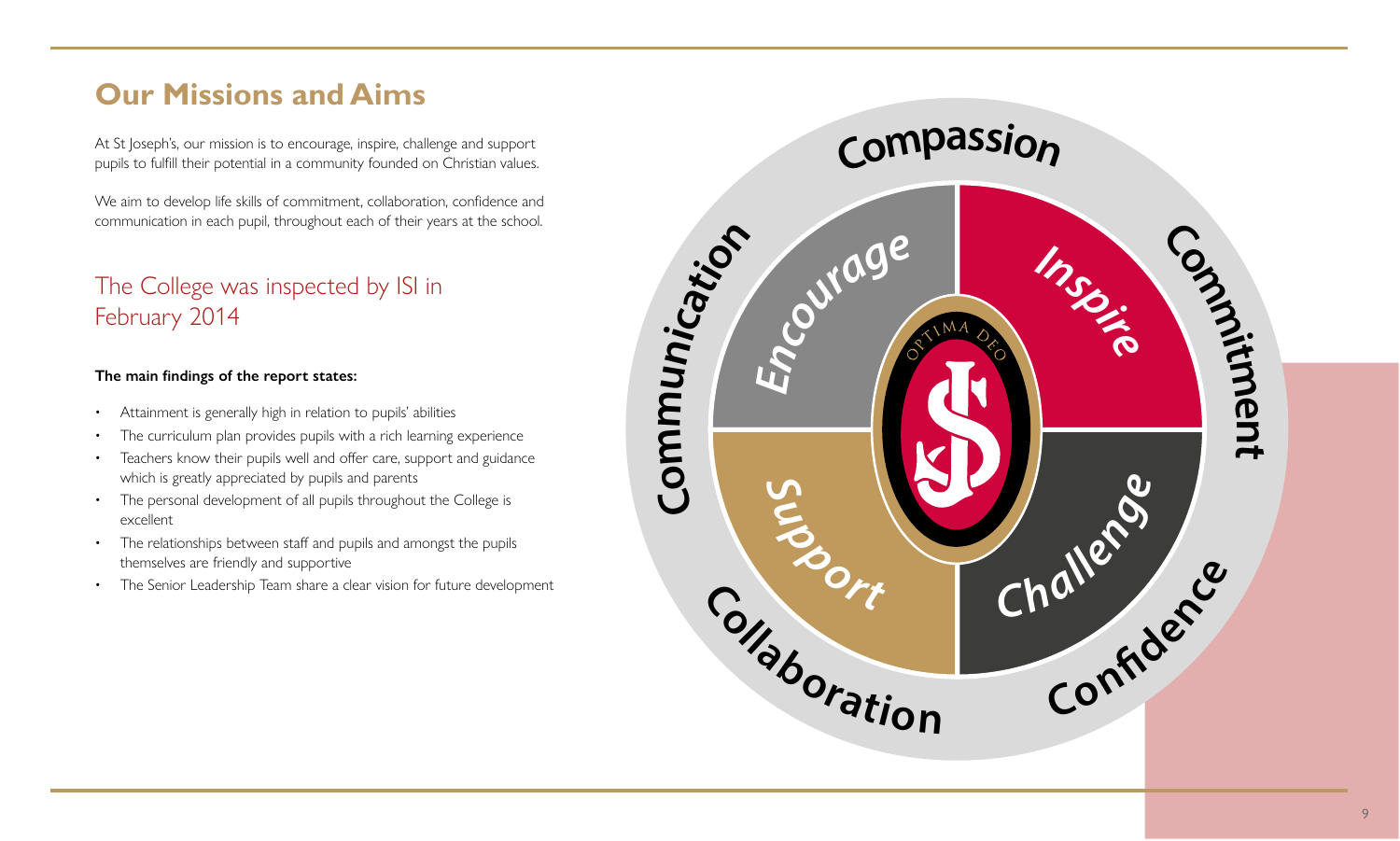

## Why St Joseph's?

At St loseph's we offer:

- A safe and happy environment in which academic and social skills are developed
- Education for boys and girls from age 3 to 18
- A varied curriculum and excellent facilities
- A strong sense of community
- High academic reputation
- Wide range of extra-curricular activities including a strong tradition of music and drama

St Joseph's is staffed by teachers who combine the best in traditional educational values with a sharp awareness of what is appropriate for pupils who need to be prepared for the twenty-first century. Our pupils are encouraged to be confident, questioning, independent learners, whilst at the same time developing a moral and spiritual sense of purpose in their lives and in their studies.

#### Salary

The College has its own salary scales, with starting salaries dependent on the experience and qualifications of the successful candidates. Salary scales are reviewed annually by the Governors, to ensure they remain competitive. Annual salary is paid by bank transfer on the last working day of each month, in 12 equal monthly instalments.

### Non-contractual benefits

#### School fee reduction

Staff at St Joseph's College are eligible for a staff discount on basic tuition fees of 50% for full-time staff, pro rata for parttime staff, subject to their child(ren) meeting the entrance requirements.

#### Childcare vouchers

St Joseph's participates in the government's salary sacrifice childcare voucher scheme. Further details are available from the Bursar's office.

#### Cycle to work scheme

The school allows staff with an employment contract for 12 months or more to purchase a bicycle through this scheme. Further details are available from the Bursar's office.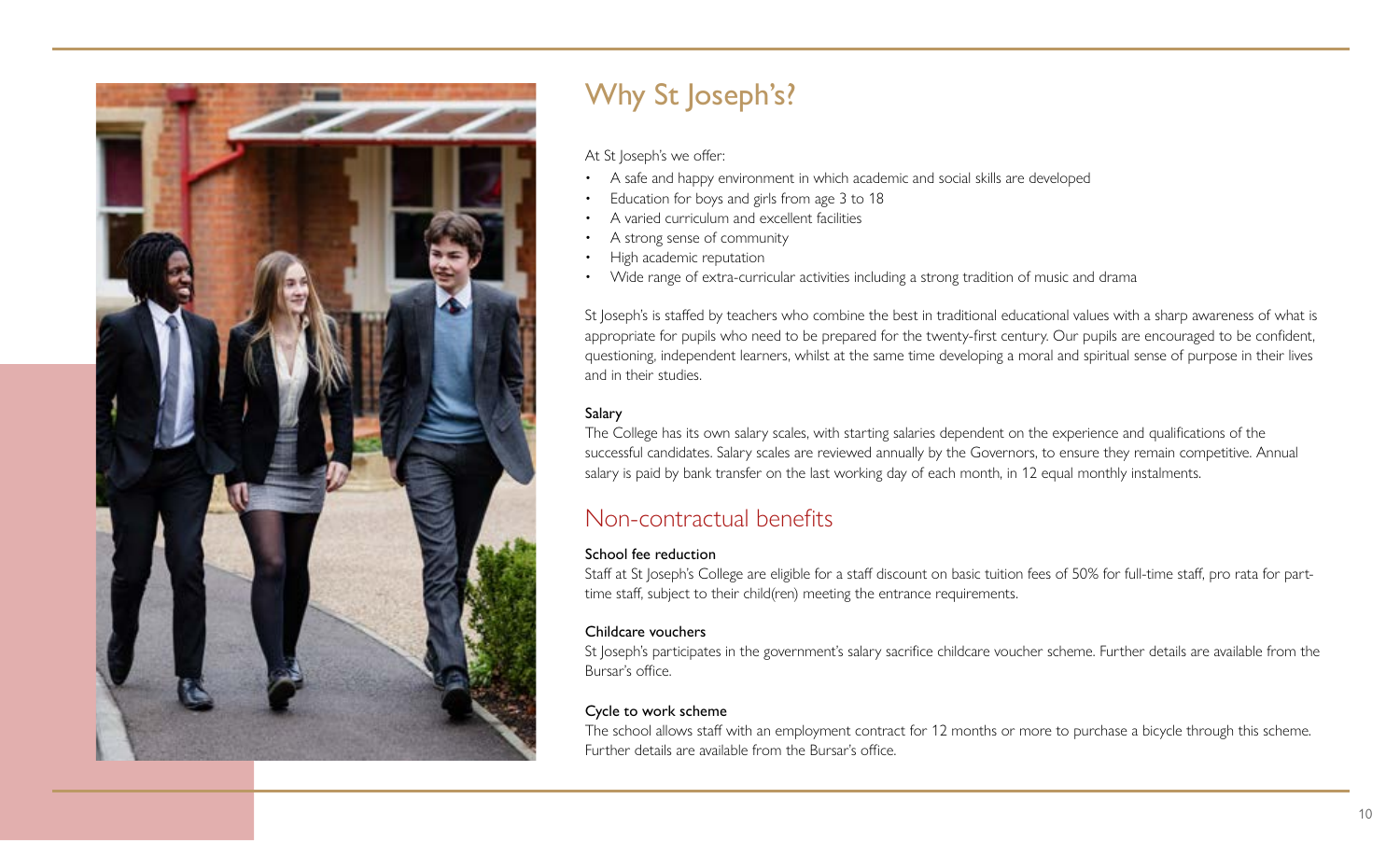#### Pension

The College pays its teachers a total remuneration package which provides teachers with flexibility in determining the level of contributions paid into their pension. This provides staff with the option to increase their take home salary by reducing their total pension contribution (employer and employee) or vice versa.

All teachers are automatically enrolled into the College defined contribution pension scheme – the Aviva Pension Trust for Independent Schools (APTIS).

The pension scheme includes:

• Employer contributions matched to Employee contributions. The limiting factors are simply the individuals' salary and statutory limits. Contributions can be varied annually by staff to meet changing circumstances as required.

• An Employee Assistance Programme provided by Care First.

Further literature on the APTIS scheme, together with examples about how the level of pension contribution can be varied, is available from the Bursar.

#### Drinks and snacks

Tea, coffee and biscuits are available to all staff at break time, and there is access to hot drinks throughout the day. Snacks and light meals are provided to staff when working later in the evening for school events.

#### Lunch

A duty meal may be obtained from the Dining Hall between 12.00pm and 2.00pm.

#### Laptop

Teaching staff are loaned a school laptop to assist with their teaching and administration, and docking stations are available throughout the school.

#### Use of a private vehicle

Subject to a journey being approved by the Bursar or Headmaster, staff can use their private vehicle for school journeys during working hours. The insurance will be under the school's insurance and staff can claim for mileage.

#### Car parking

All staff may park in the school car park, subject to the availability of a space. A valid school parking permit must be displayed clearly on the windscreen of any car parked onsite.

#### **Counselling**

Staff have access to a 24 hour telephone counselling helpline. In addition, the lay chaplain or visiting school counsellor may be able to see staff.

#### Legal advice

Staff have access to a 24 hour legal information telephone helpline, covering issues such as consumer rights, debt, tax and personal injury.

#### Healthcare helpline

A telephone based healthcare support service is available to all staff at no cost.

#### Swimming pool

Staff are permitted to use the school swimming pool during designated staff swimming sessions.

#### CPD and training

Professional development is nurtured and encouraged, and the school has a full annual INSET programme. There is strong support for new teaching staff. Newly qualified teachers can undertake their accredited NQT year through the Independent Schools Council programme and a number of members of staff have completed teaching qualifications whilst employed at St Joseph's.

#### Staff Room

There is a professional, friendly and supportive Staff Room, together with departmental workspaces throughout the school.

The above non-contractual benefits are currently available to staff. They are at the discretion of the Governors who reserve the right to withdraw them without notice.

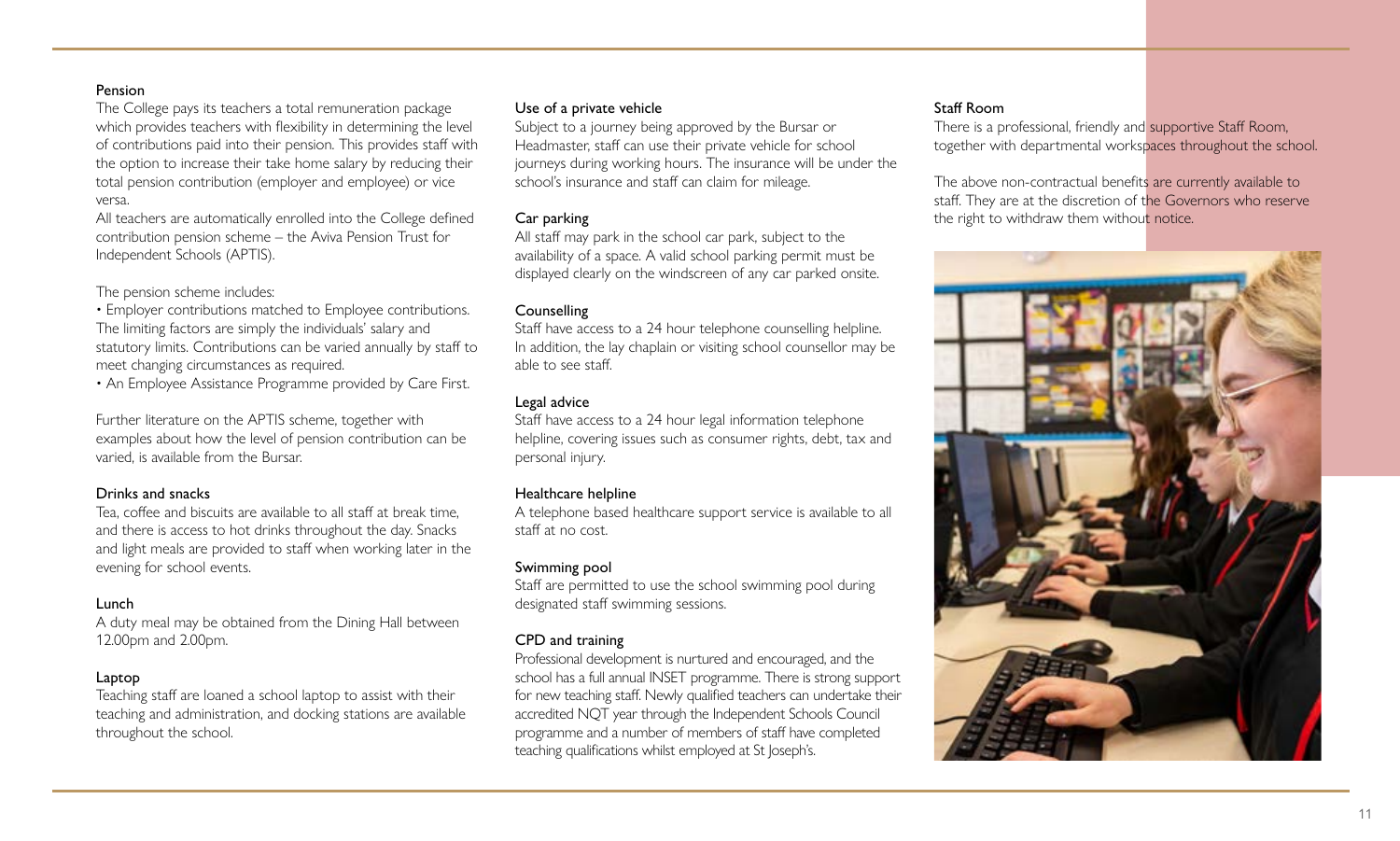

## Appointment Procedure

- Applications will only be accepted from candidates completing the College Teaching Application Form in full, accompanied by a covering letter.
- The covering letter should illustrate specifically why you think you should be considered for this role, giving clear evidence of how your skills and experience meet the requirements of the role. You should give clear examples, and relate these to the job description and person specification.
- These should be emailed to [recruitment@sjcr.org.uk](mailto:recruitment%40sjcr.org.uk?subject=) or alternatively sent by post to Mrs Guest, HR Coordinator, St Joseph's College, Upper Redlands Road, Reading, Berkshire RG1 5JT. Electronic application is encouraged and preferred.
- **• The closing date is 9am on Monday 4 July 2022 and interviews are likely to take place on Friday 8 July 2022.**
- All offers of employment are subject to the receipt of two satisfactory references, one of which must be from your current or most recent employer. For shortlisted applicants for teaching posts, references may be taken up prior to interview.
- St loseph's College employs personnel who are best qualified for the post without discrimination in respect of age, disability, race, gender or native origin.
- The College is committed to safeguarding and promoting the welfare of children and young people and expects all staff to share this commitment.
- Successful applicants must undergo child protection screening, including checks with past employers and the Disclosure and Barring Service.
- A copy of the College Recruitment, Selection and Disclosures Policy and Procedures can be found on the College website: [https://www.sjcr.org.uk/](https://www.sjcr.org.uk/vacancies/) [vacancies/](https://www.sjcr.org.uk/vacancies/)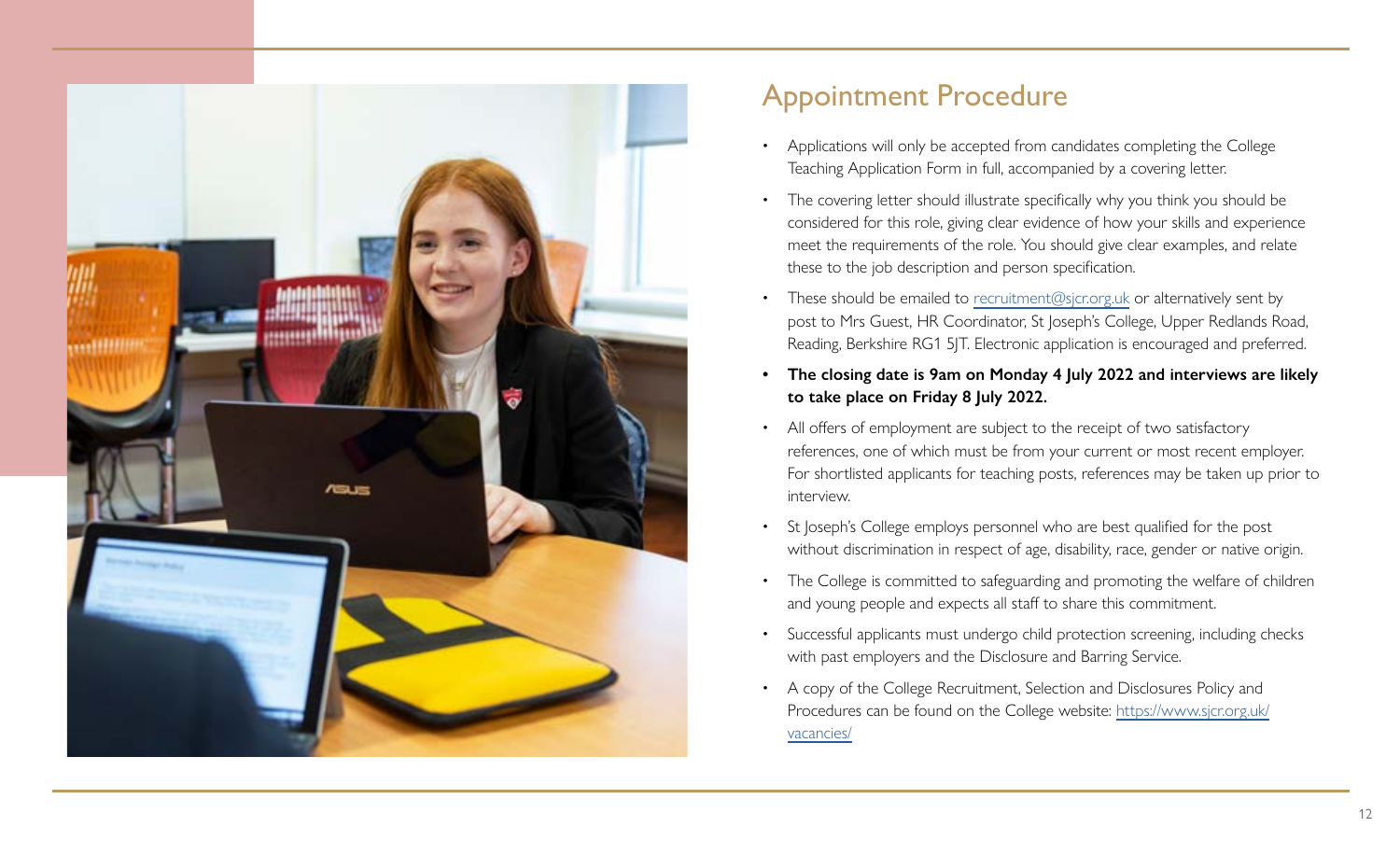### Interview Process

- All candidates invited to interview must bring documents confirming any educational and professional qualifications that are necessary or relevant for the post (e.g. the original or certified copy of certificates, diplomas etc). Where originals or certified copies are not available for the successful candidate, written confirmation of the relevant qualifications must be obtained by the candidate from the awarding body.
- During your visit you should expect to attend a number of interviews with different members of staff. We will also assess your suitability to work with children.
- You will also be required to teach a lesson which will be observed. You will be provided with a brief for the lesson beforehand.
- In addition to formal interviews there will also be an opportunity for shortlisted candidates to tour the College and to meet prospective colleagues.
- The College requests that all candidates invited to interview also bring with them:
	- A birth certificate, a current driving licence including a photograph, and a passport
	- A utility bill or financial statement issued within the last three months showing the candidate's current name and address
	- Where appropriate any documentation evidencing a change of name
	- Proof of entitlement to work and reside in the UK

*Please note that originals of the above are necessary. Photocopies or certified copies are not sufficient.*